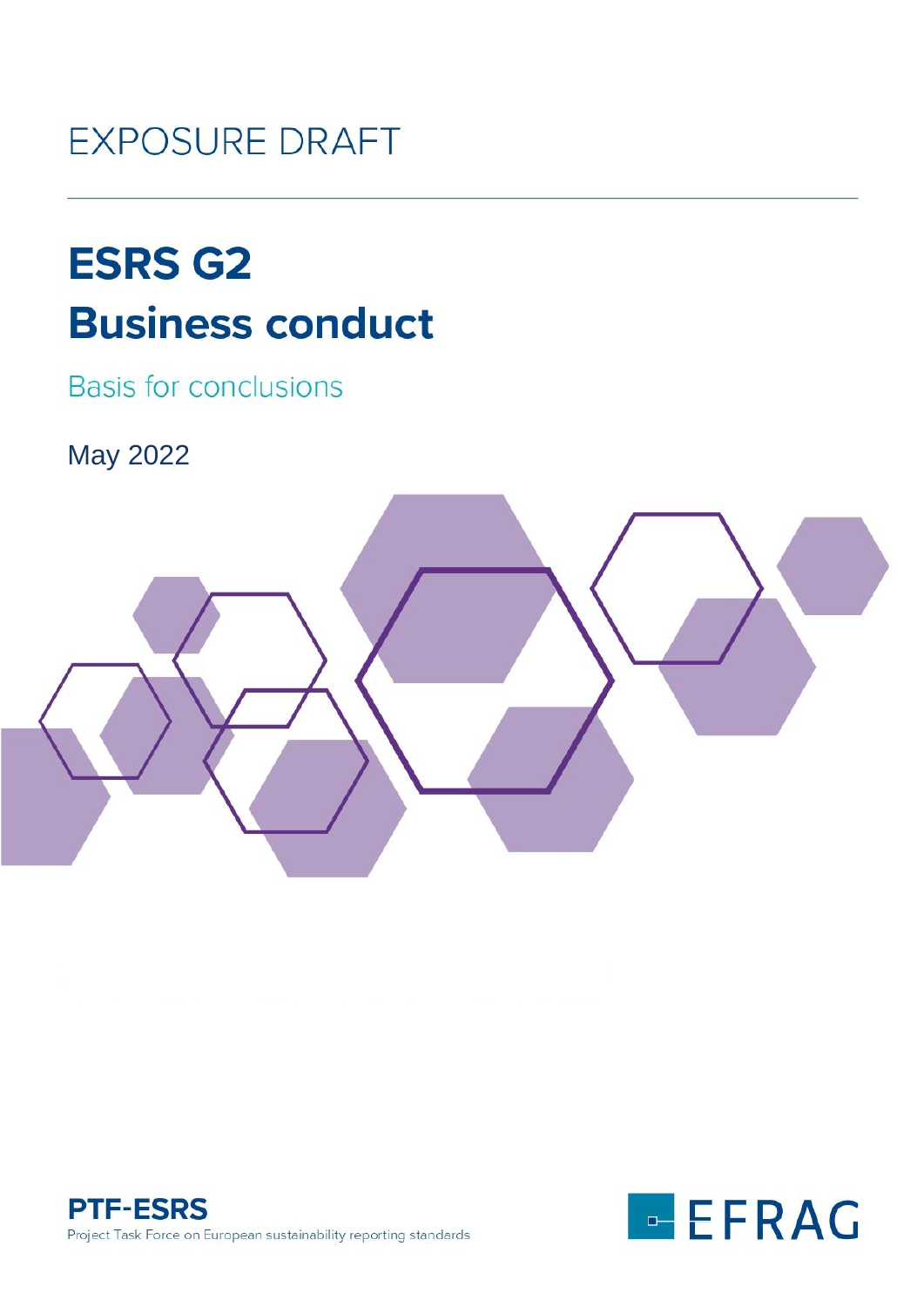#### **DISCLAIMER**

This Basis for Conclusions accompanies but is not part of the Exposure Draft ESRS G2 Business conduct. It summarises the considerations of the EFRAG PTF-ESRS and the references to other standard setting initiatives or regulations used in developing the proposed contents of the Exposure Draft.

This Basis for Conclusions has been prepared solely under the responsibility of the EFRAG PTF-ESRS. It, therefore, does not reflect the EFRAG SRB's position at this stage, nor the position of the European Union or European Commission DG Financial Stability, Financial Services and Capital Markets Union (DG FISMA), nor the position of organisations with which the EFRAG PTF-ESRS has cooperated.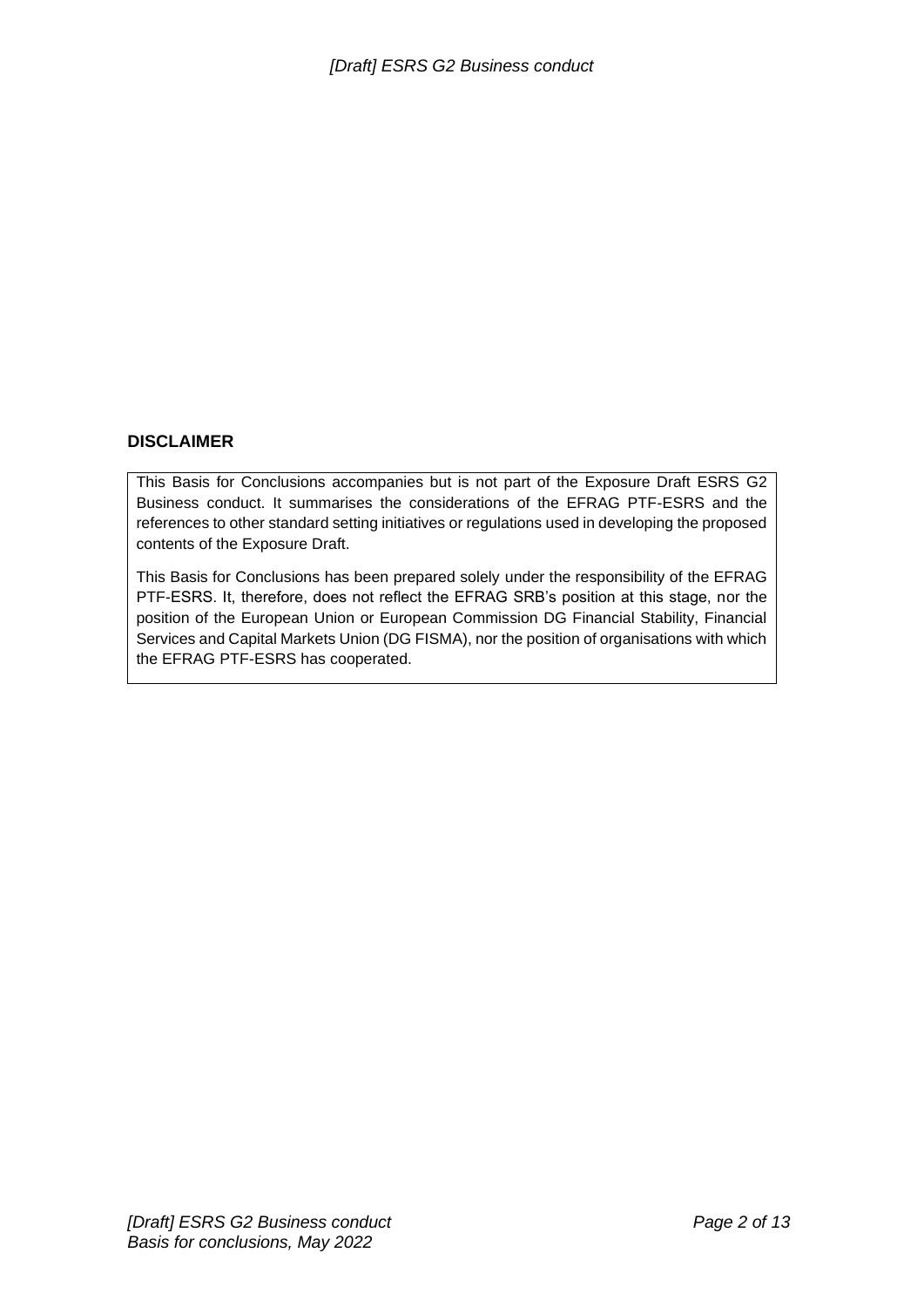## **TABLE OF CONTENTS**

| Context.                                                                                  |  |
|-------------------------------------------------------------------------------------------|--|
|                                                                                           |  |
| Strategy and business model, governance and organisation, impacts, risks and              |  |
|                                                                                           |  |
| Business conduct-specific application guidance on ESRS 2, Disclosure Requirement GOV 1 to |  |
|                                                                                           |  |
|                                                                                           |  |
| Disclosure Requirement G2-3 – Prevention and detection of corruption and bribery 8        |  |
| Disclosure Requirement G2-4 - Anti-competitive behaviour prevention and detection 8       |  |
| Performance measures                                                                      |  |
|                                                                                           |  |
|                                                                                           |  |
|                                                                                           |  |
|                                                                                           |  |
| Disclosure Requirement G2-9 - Political engagement and lobbying activities 10             |  |
|                                                                                           |  |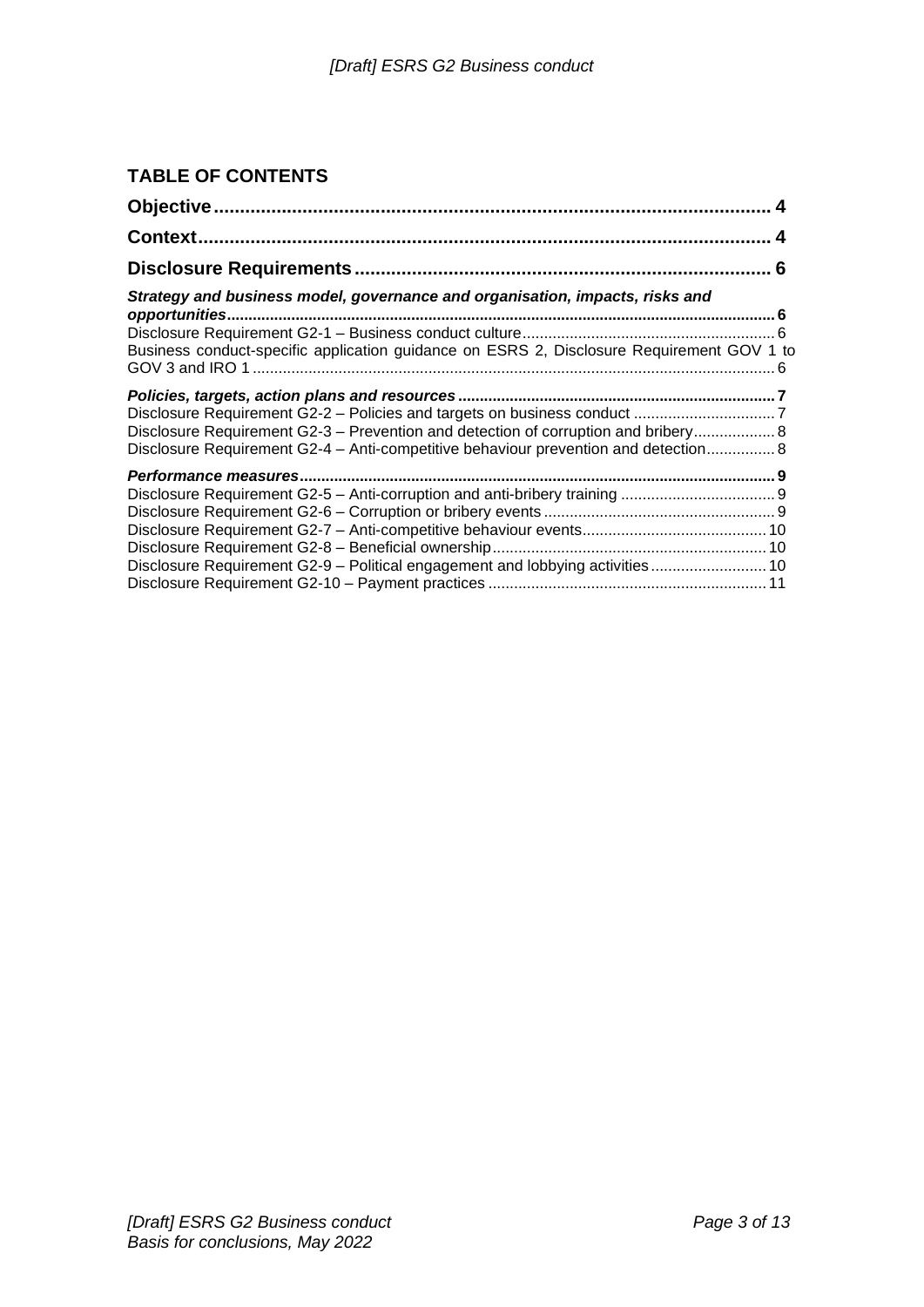# <span id="page-3-0"></span>**Objective**

BC1. The [Draft] ESRS G2 is prepared with the aim of providing information on the undertaking's business conduct, not limited to the sustainability topics, as per the [Draft] Corporate Sustainability Reporting Directive ('[Draft] CSRD'). In particular, the [Draft] Standard is based on the assumption that the integration of sustainability matters into governance structure, risk management and internal control (across all topics) is addressed in the ESRS 2 General, strategy, governance and materiality assessment. The broader information about business conduct is covered in this [Draft] Standard.

## <span id="page-3-1"></span>**Context and reference table**

- BC2. When drafting this [Draft] Standard, the provisions from the [Draft] CSRD were considered, in particular the aspects around governance factors to be disclosed:
	- (a) business ethics and corporate culture, including anti-corruption and antibribery;
	- (b) political engagements of the undertaking, including its lobbying activities; and
	- (c) payment practices in respect to business partners.
- BC3. There are many descriptions of corruption but it has been defined by the European Commission as the abuse of power for private gain. However, it wears many guises and may include bribery, trading in influence, the abuse of functions or position, nepotism, creation of monopolies, conflicts of interest, or uncontrolled revolving doors between the public and the private sectors. The effects of corruption are serious and widespread. Corruption acts as a drag on economic growth, by creating business uncertainty, slowing processes, and imposing additional costs while impacting the EU as a whole by lowering investment levels, hampering the fair operation of the Internal Market and reducing public finances. As an enabler for crime and terrorism, it also constitutes a threat to security.
- BC4. Anti-competitive behaviour may "cause a misallocation of resources, which hampers the opportunities to create value and reduces the economy's total welfare. It also reduces "incentives to provide new or better products, increase efficiency and set competitive prices. Final consumers may be harmed because end-prices are higher, while enterprises may suffer due to the prices of raw materials or energy and financing costs being inflated by entities engaged in anti-competitive practices." as set out in a [Library Briefing](https://www.europarl.europa.eu/RegData/bibliotheque/briefing/2013/130598/LDM_BRI(2013)130598_REV1_EN.pdf) from the European Parliament in 2013. Therefore, given the high stakes, stakeholders require transparency about those instances that the undertaking may have behaved in an anti-competitive manner.
- BC5. While some quantitative disclosures can be mandated for the topics in this [Draft] Standard, it still poses a problem for stakeholders as to how to interpret such information – what is a "reasonable" number of accusations? What is the likelihood that problematic behaviours were not prevented or detected? It was observed that over time, with more information, such disclosures would be easier to evaluate on an individual basis or across an industry.
- BC6. The other governance factors specified by the [Draft] CSRD are covered by other ESRS standards.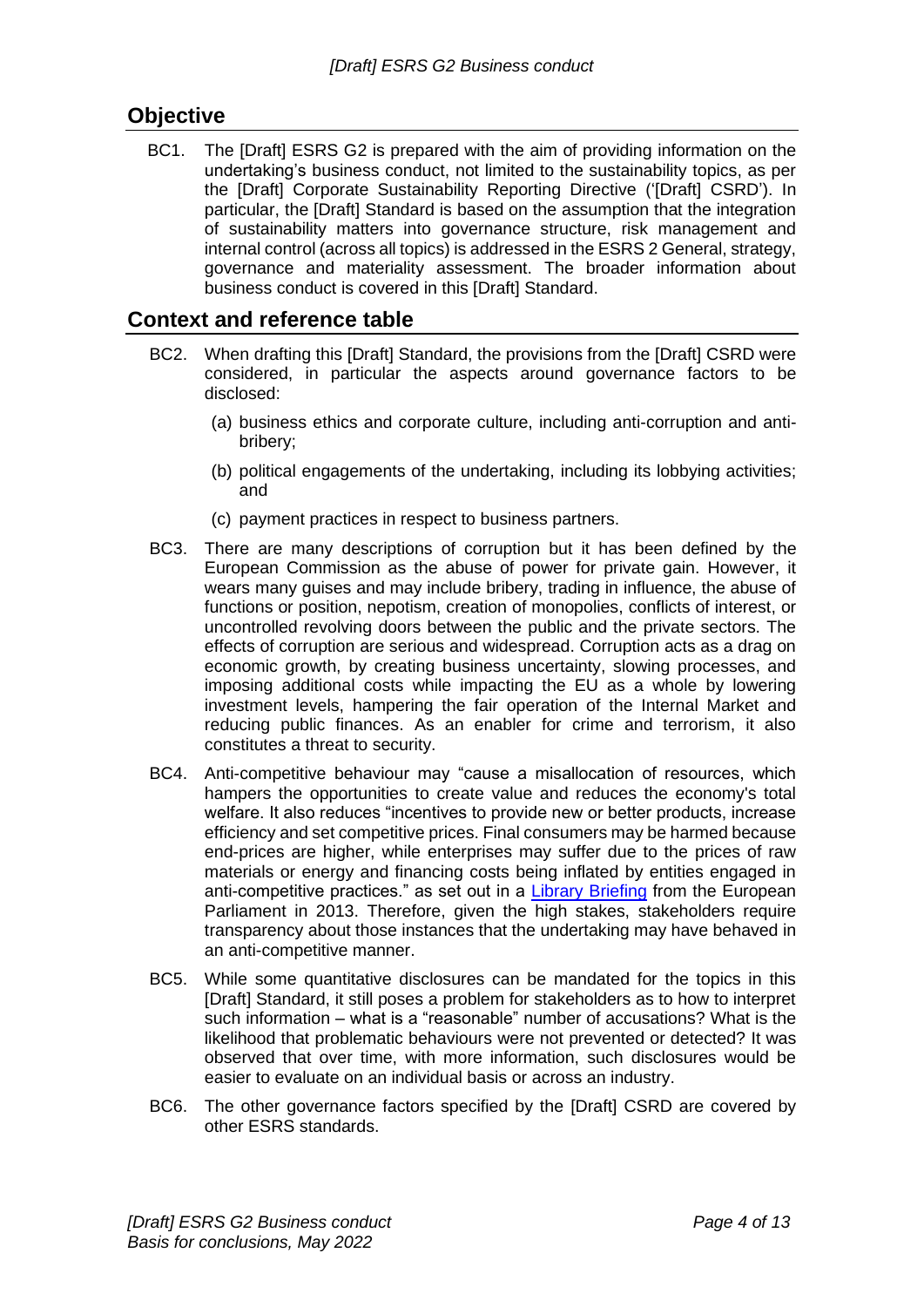- BC7. While the [Draft] CSRD refers to business ethics, the [Draft] Standard was named business conduct to present the topic in a more neutral manner. The proposals of the [Draft] CSRD extend reporting obligations to undertakings who do not currently have obligations to this extent or on unfamiliar topics. Therefore, the focus of the [Draft] Standard is on the most important issues (as per paragraph 3) relevant to all stakeholders and does not necessarily cover all subjects under the umbrella term of business conduct covered by GRI or other frameworks. Furthermore, information about transparency about taxation matters was concluded to be out of scope of the CSRD requirements.
- BC8. Therefore, not all the proposals are equally important to all reporting undertakings, and undertakings should provide essential disclosures while not diluting the impact of such disclosures by including other unimportant information. However, for undertakings in some sectors and/or operating in certain geographic areas, more in-depth information about a broader range of topics may be needed. Sector-specific disclosures will be developed via future dedicated [Draft] standards.
- BC9. While the [Draft] CSRD does not explicitly refer to training about anti-corruption or anti-bribery behaviour, it forms part in other frameworks of the actions to reduce such behaviour. Therefore, disclosures about anti-corruption and/or anti-bribery training has to be provided.
- BC10. Anti-competitive behaviour was included as a subject given its importance and the similarity in processes and controls with that related to anti-corruption and anti-bribery.
- BC11. Beneficial ownership does not have direct links with corruption/bribery, but as explained in paragraph [BC43,](#page-9-3) it improves financial transparency and corporate accountability. It also provides useful information about the ownership of the undertaking which may have been included in the [proposed] disclosure requirements in ESRS G1 Governance, risk management and internal control. However, the requirement is included only once in this [Draft] Standard.
- BC12. The following table presents the mapping of sources of each [proposed] Disclosure Requirement with EU regulation / global frameworks and other initiatives:

| [Draft] ESRS<br><b>G2 DRs</b> | <b>CSRD reference</b> | <b>SFDR reference</b>           | <b>References to other</b><br>frameworks including EU<br>legislation |
|-------------------------------|-----------------------|---------------------------------|----------------------------------------------------------------------|
| <b>DR G2-1</b>                | Art. 19b 2 (c) (i)    |                                 | <b>GRI 2-12</b>                                                      |
|                               | Art. 19b 2 (c) (ii)   |                                 |                                                                      |
| <b>DR G2-2</b>                | Art. 19a 2 (d)        | PAI, Indicators 6               | GRI 2-23, 2-24 and 2-26                                              |
|                               | Art. 19b 2 (c) (ii)   | and 15 of Table 3<br>of Annex 1 |                                                                      |
| <b>DR G2-3</b>                | Art. 19a 2 (e) (iii)  |                                 | GRI 2-26                                                             |
|                               | Art. 19b 2 (c) (ii)   |                                 |                                                                      |
| <b>DR G2-4</b>                | Art. 19a 2 (e) (iii)  |                                 | GRI 2-26                                                             |
|                               | Art. 19b 2 (c) (ii)   |                                 |                                                                      |
| <b>DR G2-5</b>                | Art. 19a 2 (e) (iii)  |                                 | GRI 205-2                                                            |
|                               | Art. 19b 2 (c) (ii)   |                                 |                                                                      |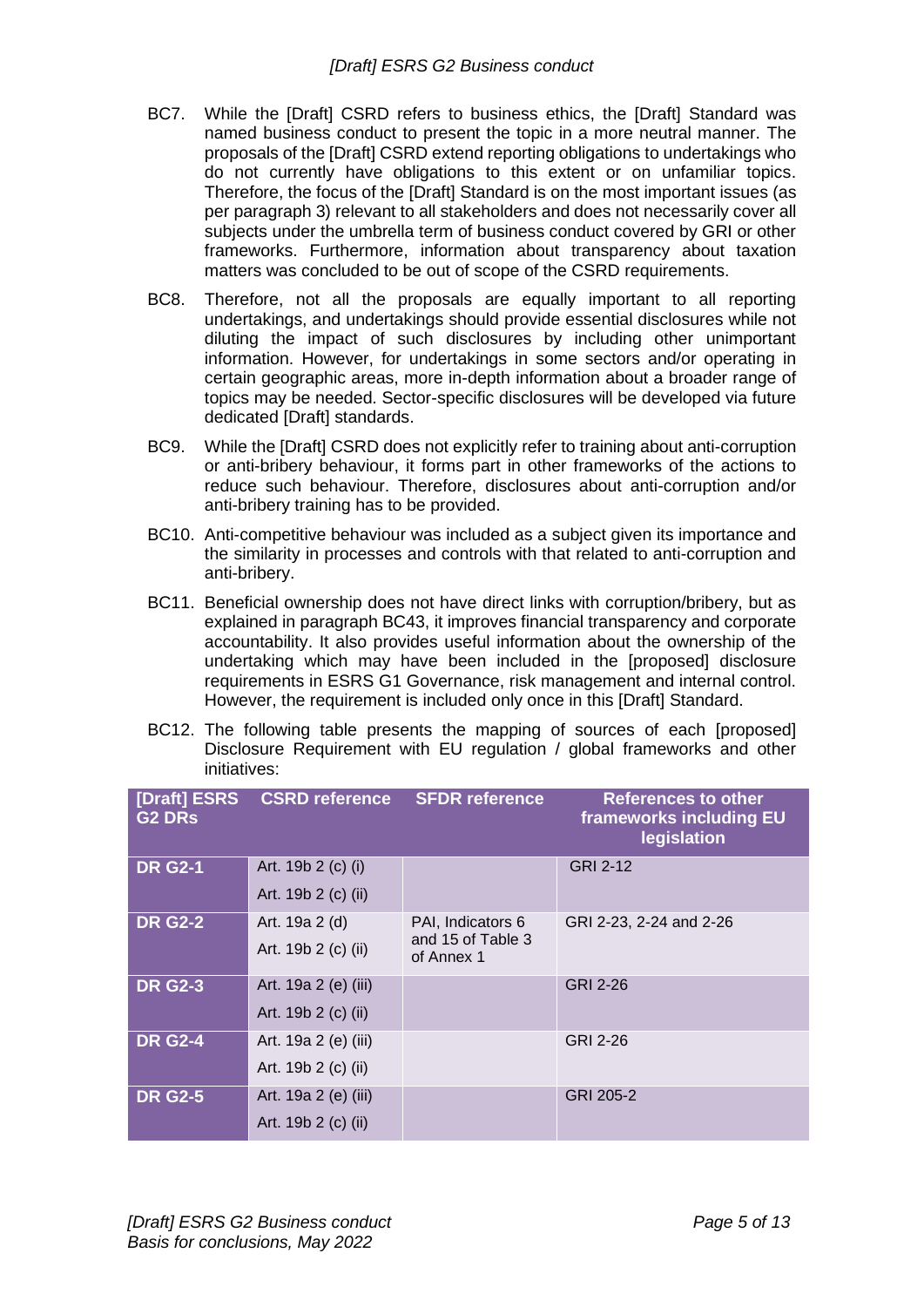#### *[Draft] ESRS G2 Business conduct*

| <b>DR G2-6</b>  | Art. 19a 2 (e) (iii)<br>Art. 19b 2 (c) (ii) | PAI, Indicators 16<br>and 17 of Table 3<br>of Annex 1 | GRI 205-3                         |
|-----------------|---------------------------------------------|-------------------------------------------------------|-----------------------------------|
| <b>DR G2-7</b>  | Art. 19a 2 (e) (iii)<br>Art. 19b 2 (c) (ii) |                                                       | GRI 206-1                         |
| <b>DR G2-8</b>  | Art. 19b 2 (c) (ii)                         |                                                       | GRI 2-1, Directive (EU) 2015/8491 |
| <b>DR G2-9</b>  | Art. 19b 2 (c) (iii)                        |                                                       | GRI 415-1                         |
| <b>DR G2-10</b> | Art. 19b 2 (c) (iv)                         |                                                       |                                   |

# <span id="page-5-0"></span>**Disclosure Requirements**

#### <span id="page-5-1"></span>*Strategy and business model, governance and organisation, impacts, risks and opportunities*

#### <span id="page-5-2"></span>*Disclosure Requirement G2-1 – Business conduct culture*

- BC13. The so-called 'tone at the top' determines the purpose, values and strategy for any undertaking and provides guidance to employees on how to approach issues of a sensitive nature such as environmental, governance and social subjects. It is clear that the undertaking's top management structures and organisation has a profound impact in this regard.
- BC14. However, it is not possible to capture either the concept or how the culture has improved or not over the period in quantifiable metrics. Nevertheless, this was not considered a good enough reason to omit requiring qualitative disclosures in this regard.
- BC15. Therefore, disclosure about how the undertaking's leadership provide direction on the topics in this [Draft] Standard is important to stakeholders to evaluate how these topics are formed, promoted and managed throughout the organisation. This allows undertakings to provide relevant information to stakeholders even if it may not be easy to compare or in some cases verify.
- BC16. GRI 2-12(a) requires a description of the role of the highest governance body and senior executives in developing, approving and updating the organisation's purpose, value or mission statements amongst other aspects. GRI 102-16 also required disclosure of a description the organisation's values, principles, standards and norms of behaviour. Therefore, this Disclosure Requirement encompasses the requirements in GRI.

#### <span id="page-5-3"></span>*Business conduct-specific application guidance on ESRS 2, Disclosure Requirement GOV 1 to GOV 3 and IRO 1*

BC17. The [Draft] Standard requires information about an undertaking's strategy and business model to mitigate material business-conduct-related impacts, risks and opportunities (see paragraph 12).

<sup>1</sup> The [proposed] disclosure requirement uses the definition of 'beneficial ownership' in the directive.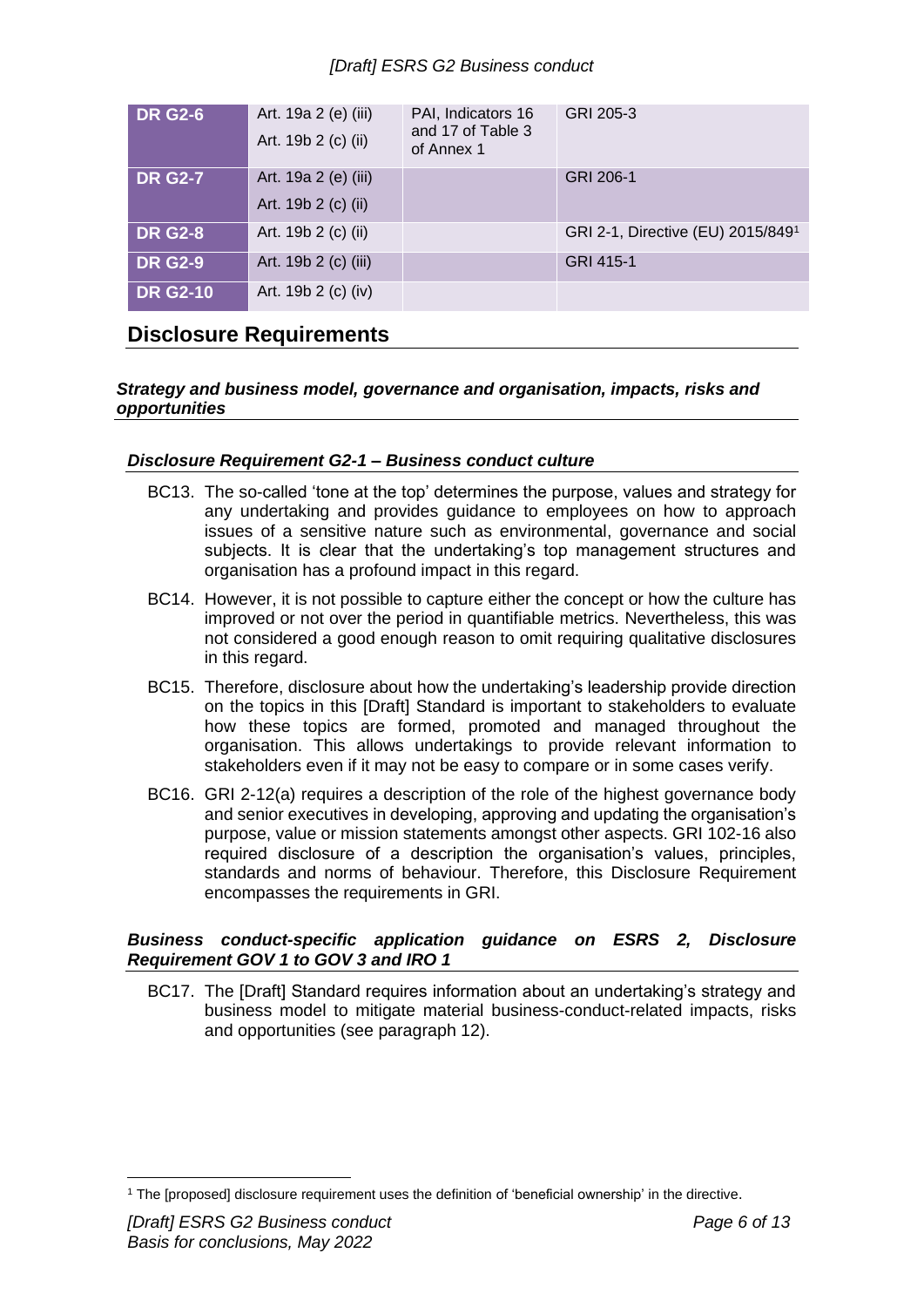- BC18. A key component of this is for an undertaking to assess the related risks when considering the business model and activities, geographical location of the activities and the inherent risks in corruption, bribery and similar behaviours. Risk assessments can aid the assessment of the potential for problematic incidents related to the undertaking and assist in the design of policies and procedures to combat such behaviours. In some sectors or subsectors and/or geographies, the risks relating to these behaviours are unfortunately more prevalent and the undertaking's risk assessment should capture this. Specifically around corruption and bribery, the risk assessment should consider the risks posed by business partners (either upstream or downstream) in the value chain. This is in recognition of the fact that relationships with business partners may pose legal and/or reputational risks that need to be managed correctly.
- BC19. Furthermore, to allow stakeholders to evaluate the completeness of the assessment, and thereby draw conclusions as to the adequacy of the undertaking's policies, procedures, actions and resources, the undertaking should report information about the assessment as required by the [Draft] Standard. These [proposed] disclosures measure the extent of the risk assessment's implementation across an undertaking.
- BC20. GRI 205-1 requires disclosures around the undertaking's risk assessment related to corruption/bribery and is consistent with the requirements in this Disclosure Requirement.

#### <span id="page-6-0"></span>*Policies, targets, action plans and resources*

#### <span id="page-6-1"></span>*Disclosure Requirement G2-2 – Policies and targets on business conduct*

- BC21. Based on the risk assessment performed by the undertaking about the risks posed to corruption or bribery by its operations and geographical areas of such operations, the undertaking should develop a policy on corruption and bribery as well the other aspects covered by this [Draft] Standard. This requirement highlights certain aspects of such policies (see paragraph 20) that should be disclosed by the undertaking to provide relevant and useful information to investors and other stakeholders.
- BC22. The additional matters to be covered in paragraph 20 are those that are important either in signalling the 'tone at the top' or providing protection for those who highlight cases where the policy may have been breached.
- BC23. GRI 2-23 requires a description of the policy commitments relating to responsible business conduct; links to where these can be found and a description as to the level where these policy commitments were approved. Other sources asked about safeguards for employees and reporting mechanisms. GRI 2-24 requires similar information to ESRS 2 on how the policies related to business conduct is embedded in the undertaking's organisation and procedures, of which part is also covered by ESRS Disclosure Requirement G2-3. Therefore, this Disclosure Requirement is consistent with GRI 2-23 and 2-24. GRI 2-26 also requires information about reporting mechanisms with respect to concerns in this area. Additionally, GRI requires information about options where the staff members can obtain advice. Given the proposed scope of the [Draft] CSRD this may not be feasible for all undertakings and so have not been included in the [Draft] ESRS.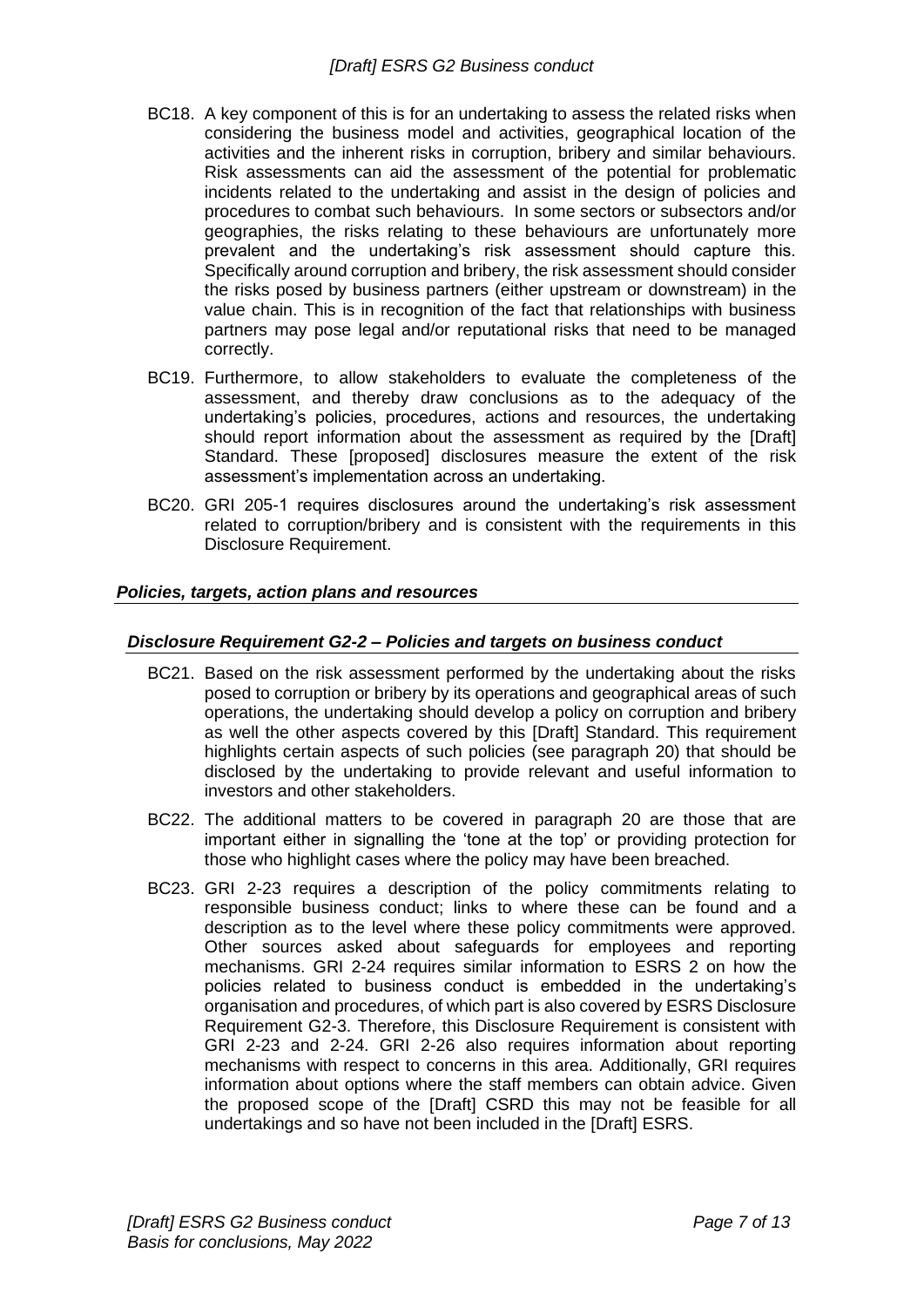- BC24. Based on the SFDR, financial market participants shall report information on the sustainability impacts and risks of their investment portfolios. Among other metrics, financial market participants falling under the scope of the SFDR will need to disclose:
	- (a) Lack of policies on anti-corruption or anti-bribery consistent with the United Nations Convention against Corruption; and
	- (b) Lack of policies on whistleblower protection.
- BC25. Paragraph 20(b) and (d) of ESRS G2 supports the information needs of financial market participants related to the above indicators for SFDR.

#### <span id="page-7-0"></span>*Disclosure Requirement G2-3 – Prevention and detection of corruption and bribery*

- BC26. [Proposed] Disclosure Requirement G2-3 covers quantitative metrics in terms of reported allegations and internal investigations related to corruption or bribery.
- BC27. This [Draft] Standard is intended to provide additional information apart from complaints or legal proceedings to the undertaking's stakeholders. This would be qualitative information as to the undertaking's strategy and approach, its processes and procedures as well as its performance in respect of these business practices. To help stakeholders evaluate the undertaking's response to its risk assessment as well as the effectiveness of its prevention and detection processes, the undertaking is required to provide information about its tracking, investigative and response procedures and systems.
- BC28. Information about the chain of management is an important indicator about the independence or not of the investigators from those that may be implicated by such investigations. Comprehensive and systematic root-cause analyses along with remediation plans and reports to management will help to identify causes and possible improvements to the control framework to prevent repetitions.
- BC29. The responsibility for anti-corruption/anti-bribery and anti-competitive behaviour detection may lie in one or separate areas and therefore, the [Draft] Standard distinguishes between the two. However, in some cases, if the same process is used for both or if there are large overlaps between the two, the undertaking should explain this and combine the relevant disclosures.
- BC30. GRI 205-1.1 requires disclosure of the management approach for anticorruption. Other aspects about detection of corruption/bribery were gleaned from other sources such as the OECD anti-corruption processes. During the triple review process of the published working papers, the omission of prevention was detected and resolved. The requirements in this Disclosure Requirement encompasses the requirements in GRI.

#### <span id="page-7-1"></span>*Disclosure Requirement G2-4 – Anti-competitive behaviour prevention and detection*

<span id="page-7-2"></span>BC31. While anti-competitive behaviour may be very different in nature and consequences to that of corruption/bribery, similar considerations, procedures and policies are often relevant here. Stakeholders also have the same need for information and therefore, the same considerations as to those related to [proposed] Disclosure Requirement G2-3 are relevant here. GRI 206-1.1 requires information about the management approach for anti-competitive behaviour. The requirements in this Disclosure Requirement encompasses those in GRI.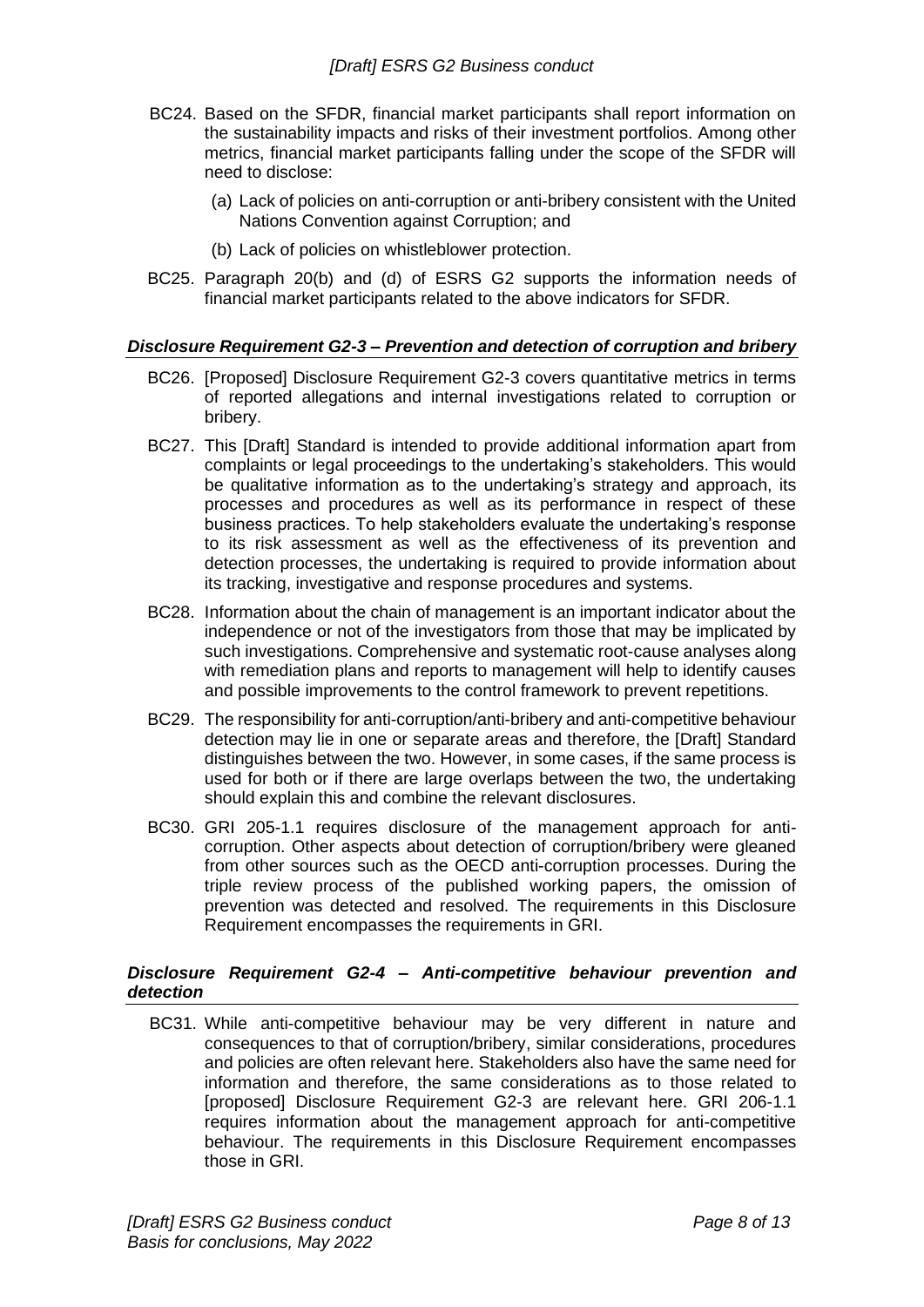#### <span id="page-8-0"></span>*Performance measures*

#### <span id="page-8-1"></span>*Disclosure Requirement G2-5 – Anti-corruption and anti-bribery training*

- BC32. Training is a very important tool to raise awareness and improve knowledge of the undertaking's business conduct as well as the relevant procedures and processes. Therefore, information about the undertaking's broader training programmes may be relevant in specific cases. However, in the interests of proportionality this [Draft] Standard requires certain information about the anticorruption and anti-bribery training programmes as a minimum.
- BC33. The duties of some staff members may increase or decrease their risk of exposure to corruption with a corresponding increase or decrease in the need for training. Therefore, it is important that the training is commensurate with the needs of the staff members so while general awareness training may be sufficient for some staff, those who are 'at-risk' should receive more in-depth training. Therefore, the requirements are focussed on those persons that have been identified as 'at-risk'.
- BC34. Undertakings are welcome to provide broader information including those members of staff or management that have been informed about the undertaking's policies and procedures on anti-corruption/anti-bribery and other topics in the [Draft] Standard, but this is not required. In a future set of standards, such disclosures may be required.
- BC35. For some undertakings other aspects of business conduct or compliance may be very important such as regulated entities in the financial sector and they may have significant other training programmes in this regard. The undertaking may also provide information such training provided on a voluntary basis.
- BC36. GRI 205-2a to c requires extensive information about communication about anti-corruption policies and procedures. For the purposes of the [Draft] Standard this is a voluntary disclosure requirement keeping in mind the scope and proportionality of the requirements for set one of the ESRS Standards. Similar to the [Draft] ESRS, GRI 205-2e requires disclosures of employees that have received training by employee category and region. The ESRS additionally requires information about the level of training provided and any assessment methodology if used.

#### <span id="page-8-2"></span>*Disclosure Requirement G2-6 – Corruption or bribery events*

- BC37. This [proposed] disclosure aims to support the undertaking in being transparent about legal proceedings related to corruption or bribery during the reporting period.
- BC38. Information about the consequences of investigations or actions such as dismissal or disciplinary action for employees or termination of business contracts provide clear evidence about the seriousness which the undertaking affords to these behaviours. This information as well as that about the outcomes of investigations or cases against the undertaking fulfils the stewardship principle and allows stakeholders to hold management accountable for these incidents. The aim is that all of this will encourage continuous improvement of the prevention and detection mechanisms and contribute to the avoidance of the repetition of such incidents.
- BC39. There may be touchpoints with the financial statements where the legal proceedings have direct or indirect financial consequences – the latter in the form of reputational damage that would impact the financial statements only over time.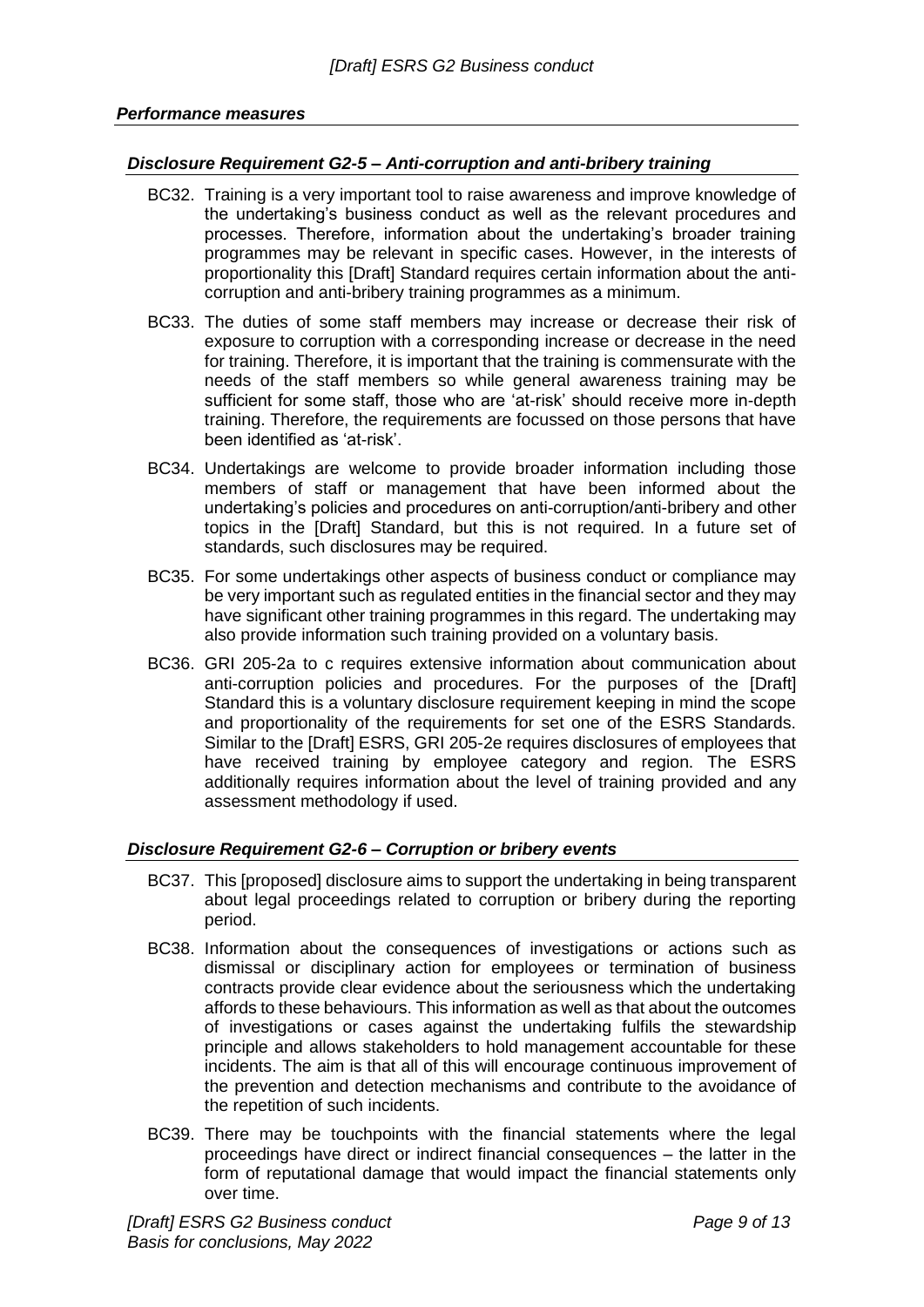- BC40. The ESRS requirement is more narrowly defined than the relevant GRI standard that refers to "incidents" which are defined as "incident of corruption that has been found to be substantiated". This Disclosure Requirement originated a discussion with different initial opinions. Some were concerned about the legal risk this may raise for preparers. On the other hand, some interpreted this as being confirmed only upon resolution of a court case compared to others considering an internal investigation determining a *prima facie* case to be answered as sufficient to trigger disclosure. Therefore, the definition was updated for this [Draft] Standard to refer to "legal proceedings". GRI 205-3 requires the same information for confirmed incidents of corruption and then additionally asks for information about public legal cases during the period.
- BC41. Paragraph 38(a) and paragraph 39 of ESRS G2 supports the information needs of financial market participants per SFDR by requiring disclosure of:
	- (a) Number of convictions and amount of fines for violation of anti-corruption and anti-bribery laws; and
	- (b) Cases of insufficient action taken to address breaches of standards of anticorruption and antibribery.

#### <span id="page-9-0"></span>*Disclosure Requirement G2-7 – Anti-competitive behaviour events*

BC42. As described under [BC31,](#page-7-2) similar considerations as to those related to [proposed] Disclosure Requirement G2-6 are relevant here. GRI 206-1 requires disclosure about legal actions on anti-competitive behaviour during the period. Therefore, the Disclosure Requirement encompasses the requirements of GRI.

#### <span id="page-9-1"></span>*Disclosure Requirement G2-8 – Beneficial ownership*

- <span id="page-9-3"></span>BC43. Some consider the disclosure of beneficial ownership as a simple and inexpensive way to improve financial transparency to ultimately improve corporate accountability.
- BC44. The concern is that lack of information about those who benefit from ownership enables many illegal activities, including corruption, money laundering, sanctions evasion, and the financing of terrorism. The EU emphasised the relevance and importance of this with the adoption of Directive 849 of 2015 that requires the establishment of beneficial ownership registers in Member States. To help stakeholders in their quest for information, a reference to such a register may be sufficient. However, where such a register has not been established, the information should be provided. The intention is also that the use of a definition already in use would ease implementation and minimise questions in this regard.
- BC45. GRI 2-1 requires undertakings to report the nature of its ownership and legal form. Therefore, this requirement extends further than the requirements of GRI.

#### <span id="page-9-2"></span>*Disclosure Requirement G2-9 – Political engagement and lobbying activities*

BC46. The [Draft] CSRD specifies that the ESRS should cover political engagement and lobbying activities. Business organisations have an interest in the political landscape that shapes the business environment in the form of taxes, incentives, rules and regulation. In the regulatory framework it is important that the voice from those impacted by the regulations are heard to ensure equitable and reasonable requirements.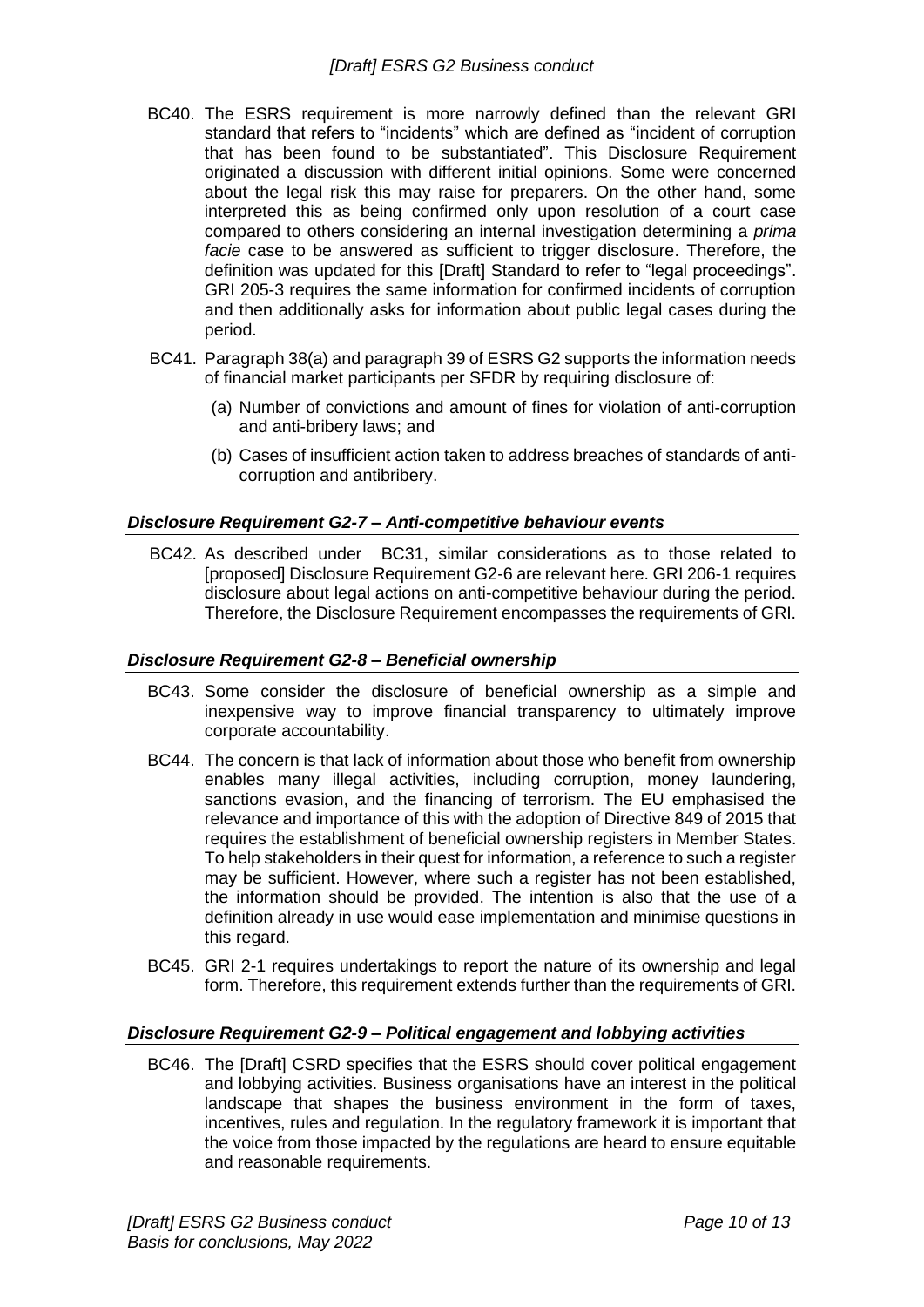- <span id="page-10-1"></span>BC47. However, this also potentially creates the potential for undue influence especially through constant interaction, exchange of personnel and financial contributions. This means that undertakings should provide information about these to stakeholders to allow them to understand the risk these relationships and interactions may create.
- BC48. Direct or indirect contributions to political causes can also present corruption risks because they can be used to exert undue influence on the political process. Many countries have legislation that limits the amount an undertaking can spend on political parties and candidates for campaigning purposes. To be as comprehensive as possible while avoiding the bypassing of existing regulations, the disclosure should include contributions indirectly through intermediaries.
- BC49. The ESRS requires information about internal spending as well as amounts paid to external lobbyists or business organisations to avoid arbitrage and provide comparable and relevant information on the topic of lobbying activities. This is true even if allocation mechanisms and estimations may be required to determine the internal costs, similar to allocated costs for inventory or other items under financial reporting.
- BC50. As noted in paragraph [BC47,](#page-10-1) the exchange of personnel can also contribute to a perception of conflict of interest or undue influence of public policy. Therefore, this [Draft] Standard requires information in this regard about appointments to the highest governing bodies of the undertaking.
- BC51. GRI 415-1 requires the same information as in paragraph 48(b)(i) and (ii) of ESRS G2. The Standard is consistent with GRI on this topic. This standard expressly requires the same information for lobbying activities although some would say these are included in the GRI requirements.

#### <span id="page-10-0"></span>*Disclosure Requirement G2-10 – Payment practices*

- BC52. The [Draft] CSRD details that information about payment practices should be included in the [Draft] ESRS standards. The background for this is that late payments have destructive consequences on value chains and improved transparency in this area may help undertakings to detect unfair payment practices and negotiate fairer payment terms.
- BC53. While the Late Payment Directive (Directive 2011/7/EU) determines that a payment is late when the creditor has not been compensated by the end of the negotiated payment period, this may not represent the full extent of unfair payment practices. The reason for this is that undertakings may accept longer than preferred payment terms as the negotiated terms may reflect the one party's negotiating power compared to the other, such as by virtue of its size or brand.
- BC54. When determining the relevant disclosure requirements (see paragraph 53), the most favoured indicators of the respondents in the SME Panel Consultation on Late Payments<sup>2</sup> was used. Additionally, preparers are required to provide context about the information provided. This may be relevant where the average number of days to pay an invoice or the standard payment terms differ significantly for some types of counterparties. Another example may be where the average time to pay an invoice is significantly shorter at the end of the reporting period compared to during it.

<sup>&</sup>lt;sup>2</sup> The preliminary results are available here:<https://ec.europa.eu/docsroom/documents/47995?locale=en>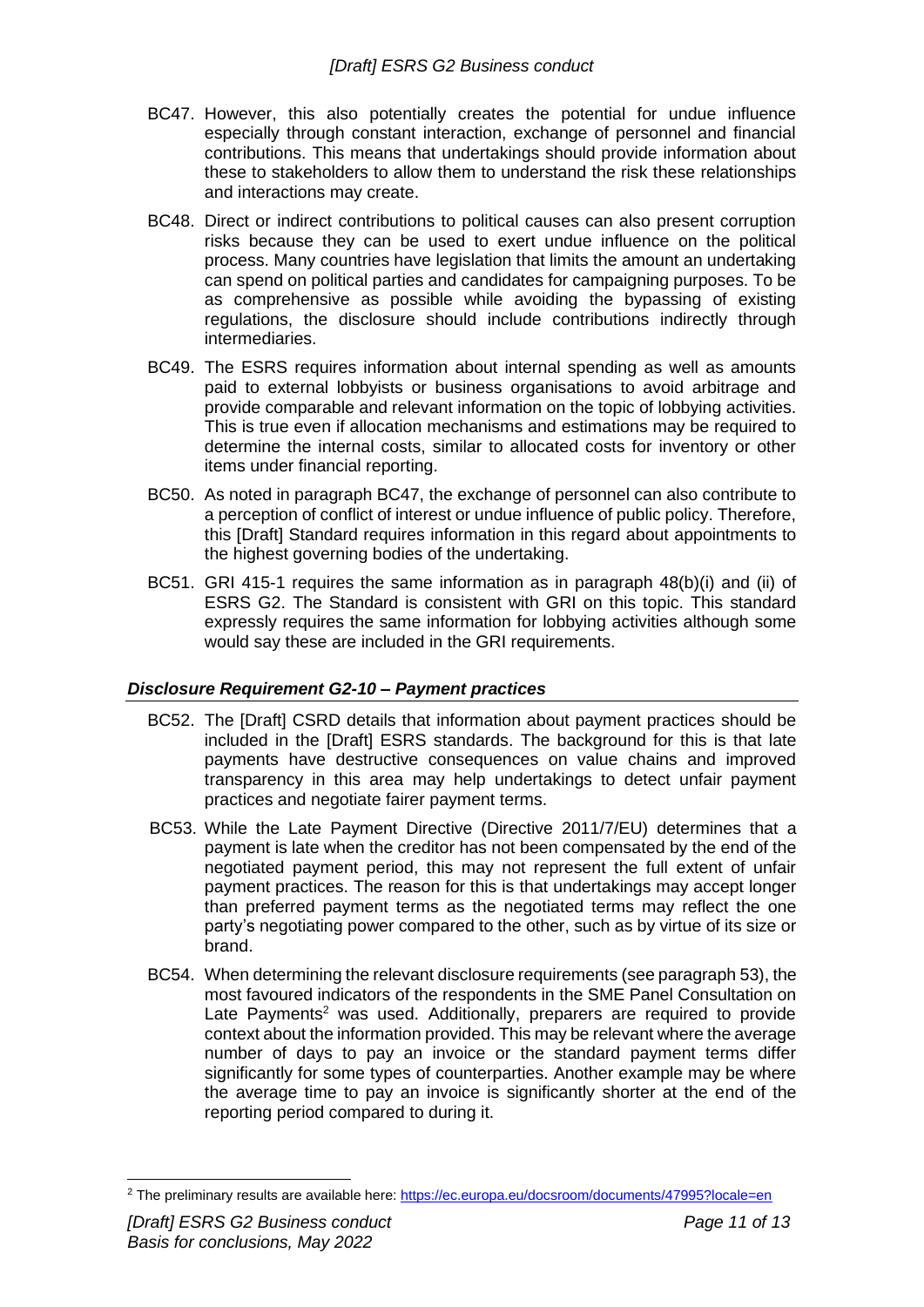- BC55. As the requirement in paragraph 53(a) only captures invoices paid, there were some concerns that the proposed metrics do not sufficiently capture the extent to which accounts payable or creditors at period end have been outstanding. However, as the proposed disclosure include the payment of outstanding amounts at the beginning of the period, in most cases the difference (especially in the context of a year of transactions) would not be significant. Furthermore, the context to be provided per paragraph 53(c) would be important in this regard.
- BC56. Some EU member states require disclosures by public authorities about their payment terms. For example, in Spain, these include calculation with reference to amounts outstanding at the end of the period. Therefore, specific questions were added to consultation document to obtain stakeholder views or examples of alternative indicators where possible.
- BC57. There is no similar requirement under the GRI framework although there are examples in European legislation of similar disclosures by local governments.